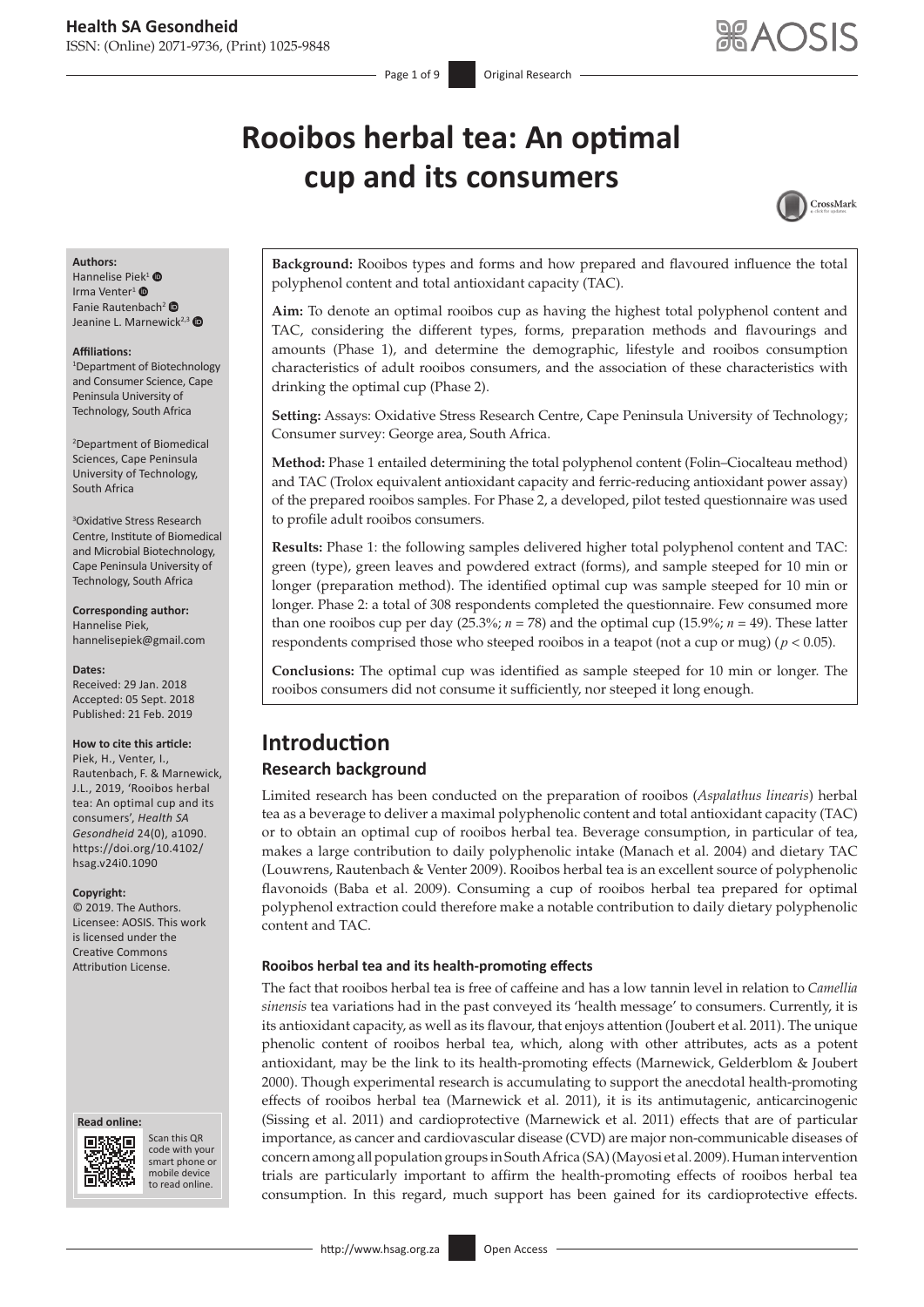Marnewick et al. (2011) evaluated the effect of rooibos on biochemical and oxidative stress parameters in adults at risk for CVD. The study was the first to report the influence rooibos has on the oxidative stress status and the lipid profile of adults at risk for the onset of CVD, which were found to be improved by the daily consumption of six cups of rooibos for 6 weeks. Villano et al. (2010) reported the lipid profile modulation and oxidative stress reduction properties of an acute dose of rooibos (500 mL) in healthy humans.

#### **Effects of type, form, preparation method and household flavourings as variables on the total phenolic content and the total antioxidant capacity of rooibos herbal tea**

As limited information could be established regarding the above, the effects of these preparation aspects on tea are in the main presented. Bramati, Aquilano and Pietta (2003) quantified the major flavonoids in unfermented rooibos herbal tea. The level of aspalathin, which is one of the main flavonoids in rooibos (Joubert & Schulz 2006), was found to be 50 times higher in unfermented rooibos than in fermented rooibos and the TAC of the unfermented infusion double that of the fermented infusion. Marnewick et al. (2000) and Joubert and Schulz (2006), through their research, confirmed that fermentation decreases the rooibos flavonoid and total polyphenol content.

The form of the tea, along with its weight, are important factors that determine the flavonoid content of steeped tea (Peterson et al. 2004). Ryan and Petit (2010) indicated that tea infused using tea leaves delivered a higher TAC compared to tea infusions prepared from teabags. Cheong et al. (2005) indicated that the flavonoid extraction rate of green tea in powder form was found to be faster than that of green tea leaves. Joubert et al. (2008) furthermore identified low levels of isovitexin, orientin and iso-orientin in powdered rooibos extract produced from rooibos waste materials.

Peterson et al. (2004) determined the influence of preparation techniques on the contents of black tea and reported that it influenced the flavonol content. The flavonoid content of the prepared tea was found to be higher if the steeping time is 4 min or longer, as opposed to shorter steeping times (2 min). Peterson et al. (2004) additionally confirmed that consumers do not infuse their teabags for long enough for a more complete compound withdrawal.

Consumers usually add a sweetener like sugar or honey and/or milk to traditional fermented rooibos herbal tea. Studies performed by Leenen et al. (2000) and Catterall et al. (2003) confirmed that milk addition to tea does not reduce the bioavailability of the antioxidants present in the tea. Phillips, Carlsen and Blomhoff (2009) reported that refined sugars, such as white and brown granulated sugar, have minimal antioxidant activity. It is therefore not expected that these flavourants, on addition, would have an influence on the antioxidant properties of teas. Toydemir et al. (2015) evaluated the effect of the addition of honey on the antioxidant properties of different herbal teas. Their findings

showed that the total phenolic content and the TAC of the tea samples with added honey were higher than those without.

#### **Consumer tea drinking profile, behaviour and preferences**

De Godoy et al. (2013) used a questionnaire to assess consumers' taste preferences, consumption, drinking behaviour and beliefs regarding Brazilian mate tea. On the question regarding the preferred type of mate tea consumed, the majority of the participants indicated using teabags, with only 5% indicating the use of the loose tea leaf form and 2% instant tea. Most of the participants preferred the temperature of the mate tea to be hot. Most participants indicated consuming tea before bedtime.

Geleijnse et al. (1999) commented that in Western populations, tea consumption is mostly linked with a healthier diet and lifestyle. Their study, which investigated the link between tea consumption and aortic atherosclerosis, found that tea consumption was associated with leaner, better educated people and those who take vitamin antioxidants. The Saudi Arabia National Study (Hakim et al. 2003) indicated that compared to those who consumed less tea (one to three cups and four to six cups daily), the heavy tea consumers (more than six cups daily) were more likely to be younger, male, current smokers, coffee consumers and those having a lower dietary fat intake and a lower treatment rate for blood pressure and diabetes mellitus.

#### **Research problem statement**

The different types and forms in which rooibos herbal tea are available and the ways in which rooibos herbal tea is prepared and flavoured for consumption will influence the total polyphenol content and the TAC of this beverage. Preparation methods of rooibos herbal tea are done according to the specific taste of the consumer. The optimal cup of rooibos herbal tea delivering the highest total polyphenol content and TAC might not necessarily be the most common way consumers drink this beverage.

### **Research objectives**

The goal of this study was to denote an optimal cup of rooibos herbal tea as having the highest total polyphenol content and TAC, taking into consideration the different rooibos types, forms, preparation methods and the type and amounts of different added household flavourings.

This study further aimed to determine the demographic, lifestyle and rooibos consumption and preparation characteristics of adult rooibos herbal tea consumers in the George area in the Western Cape, SA, and the association of these consumer characteristics with drinking the optimal cup of rooibos.

# **Research design and methods**

The methodology consisted of two phases: Phase 1 dealt with the selection and preparation of rooibos herbal tea samples.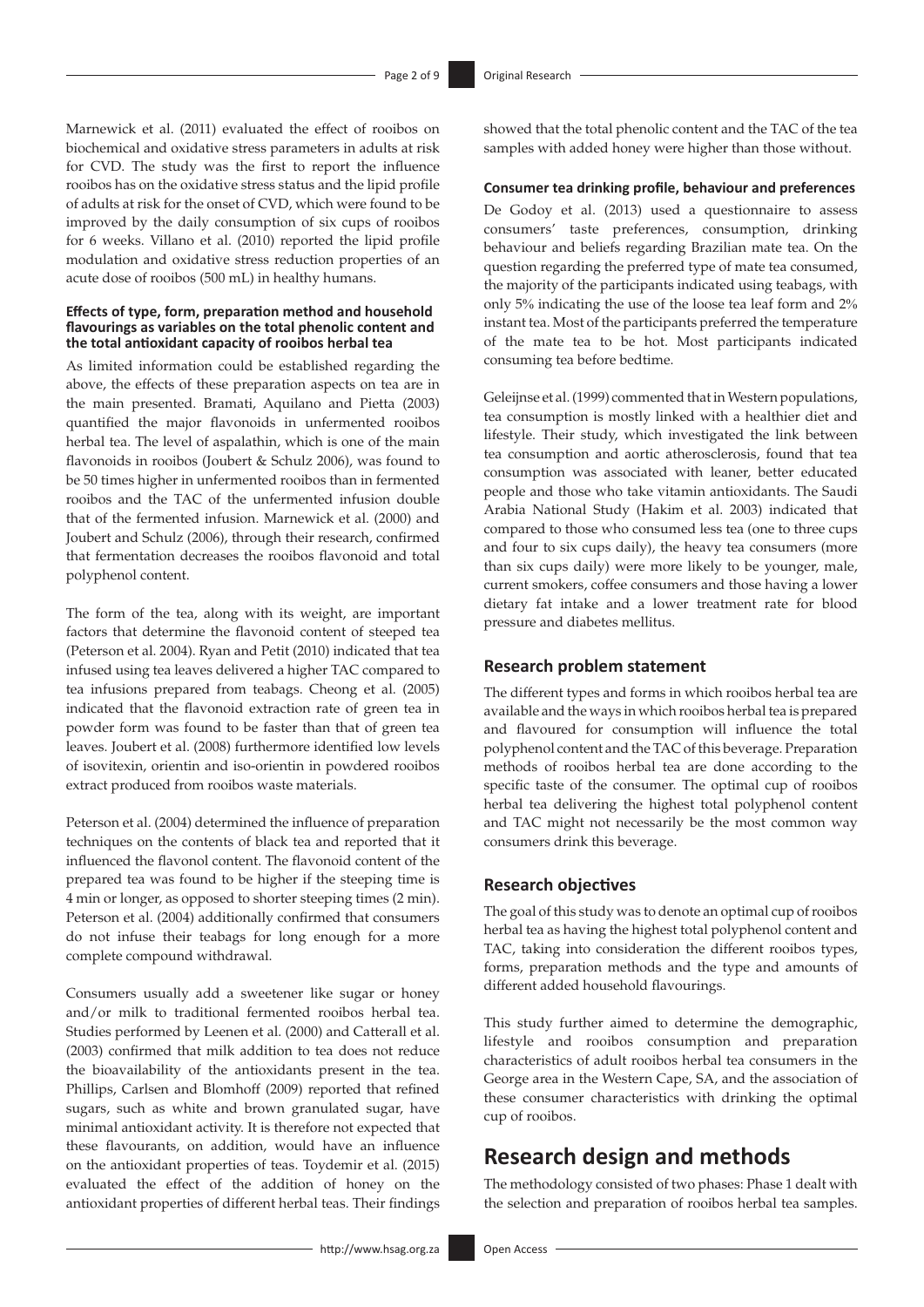These samples included different rooibos herbal tea types, forms, steeping times and household flavourings and their added amounts for the analysis of the total polyphenol content and the TAC. This provided the composition information for a database to screen the rooibos herbal tea samples for identification of those with the highest polyphenol content and TAC. This was carried out to denote the 'optimal' cup of rooibos.

Phase 2 obtained information on how consumers drink their rooibos herbal tea (bearing in mind the identified rooibos beverage with the highest total polyphenol content and TAC in Phase 1), as well as identifying the demographic and lifestyle information of rooibos herbal tea consumers, and in particular those who consume rooibos as a prepared beverage providing the highest total polyphenol content and TAC.

### **Data collection procedure for Phase 1**

A total of 640 samples were prepared from the different sample brands (two to three brands per rooibos type and form) bought from two different large retail chain supermarkets that offered a wide product range, providing for duplicate samples and prepared to represent each of the various factors investigated. A retail chain supermarket located in the central and in the northern regional sectors of the city of Cape Town was used for this purpose.

A batch for each brand of traditional (fermented) rooibos from each supermarket was made up. Seven teabags from each brand were steeped in 1.26 L of boiling water (to represent one teabag per 180 mL, as the tea volume in a cup) (Langenhoven et al. 1991), stirred for 30 s and steeped for 3 min, which is the steeping time according to the specifications on the Rooibos Limited website (Rooibos, Perfect cuppa 2018).

For all the samples, except for the analysis of the form and type of rooibos herbal tea, traditional fermented rooibos herbal teabags were used, as this form is the most widely available in supermarkets and thus represents the most commonly available rooibos herbal tea form to the rooibos herbal tea consumer. Prepared samples were stored in a test tube at 4°C for analysis and coded for identification purposes.

#### **Tea type sample preparations**

The different brands of traditional (fermented)  $(n = 5)$ , green (unfermented)  $(n = 1)$  and organic traditional (fermented) (*n* = 4) rooibos herbal teas purchased were prepared using teabags. The samples were stirred for 30 s and steeped for 3 min according to the specifications on the Rooibos Limited website (Rooibos, Perfect cuppa 2018).

#### **Tea form sample preparations**

Samples were also prepared from traditional fermented  $(n = 1$  and  $n = 1$ , respectively), green unfermented  $(n = 1$  and  $n = 0$ , respectively) and organic ( $n = 1$  and  $n = 0$ , respectively)

rooibos herbal tea leaves and powder. The amount of tea leaves (2.6 g) was weighed and 180 mL of boiling water was added, stirred for 30 s and steeped for 3 min. This amount of tea leaves represents the average weight of tea leaves contained in a teabag.

Only one brand of rooibos herbal tea powder could be prepared (done in triplicate) as this form of tea is not yet readily available on supermarket shelves. A small amount of powder (50 mg) was dissolved in 25 mL of boiling water according to the manufacturer's preparation instructions. The sample was stirred for 30 s and left for 3 min before the sampling took place.

#### **Steeping time sample preparations**

Tea samples  $(n = 24)$  utilising different steeping times were prepared from traditional fermented rooibos herbal teabags. The standard steeping time according to the instructions of the SA Rooibos Council is 3 min. Three different steeping times were applied in relation to the standard steeping time to evaluate different preparation methods. These were chosen to represent quick (1 min), average (5 min) and long (10 min) steeping times (Campanella, Bonanni & Tomasetti 2003). Samples with steeping times of 20 and 30 min were also prepared to determine the effect of a prolonged steeping time on the total polyphenol content and TAC, respectively.

#### **Tea sample preparations with additions**

The different amounts of household flavourings added were predetermined and are presented in Table 1. Samples were obtained from the prepared tea batches described in the section 'Data collection procedure for Phase 1', whereafter each household flavouring was added in the different amounts. Samples with combined household flavourings added and with a different amount of additions per milk type and sweetening agent were also prepared.

#### **Assays**

Each 100 microlitre ( $\mu$ L) sample was diluted with 900  $\mu$ L of distilled water before the assays were performed. Each assay was done in triplicate for precision. All the sample values for a specific factor across the different brand and supermarket purchases were used to calculate an average for that factor.

| <b>TABLE 1:</b> Types and amounts and their amount representations of the household |  |
|-------------------------------------------------------------------------------------|--|
| flavouring additions.                                                               |  |

| Household flavouring†          | <b>Amount addition</b> |                 |                 | Reference               |  |  |
|--------------------------------|------------------------|-----------------|-----------------|-------------------------|--|--|
|                                | Small                  | Medium          | Large           |                         |  |  |
| Milk, long life:               |                        |                 |                 | Langenhoven et al. 1991 |  |  |
| Skim                           | $10 \text{ mL}$        | $20 \text{ mL}$ | $30 \text{ mL}$ |                         |  |  |
| Low fat                        | $10 \text{ mL}$        | $20 \text{ mL}$ | $30 \text{ mL}$ |                         |  |  |
| Whole                          | 10 <sub>mL</sub>       | $20 \text{ mL}$ | 30 mL           |                         |  |  |
| Sugar, granulated <sup>+</sup> |                        |                 |                 | Langenhoven et al. 1991 |  |  |
| White                          | 4g                     | 6g              | 10 <sub>g</sub> |                         |  |  |
| Brown                          | 4g                     | 6g              | 10 <sub>g</sub> |                         |  |  |
| Honey‡                         | 5g                     | 9g              | 15 <sub>g</sub> | Langenhoven et al. 1991 |  |  |

†, the different household flavourings in the different amounts were added to 180 mL (a cup) of rooibos herbal tea.

‡, for logistical reasons, long life milk cartons were purchased. One batch of milk, sugar and honey were used to eliminate any interference through nuisance variables.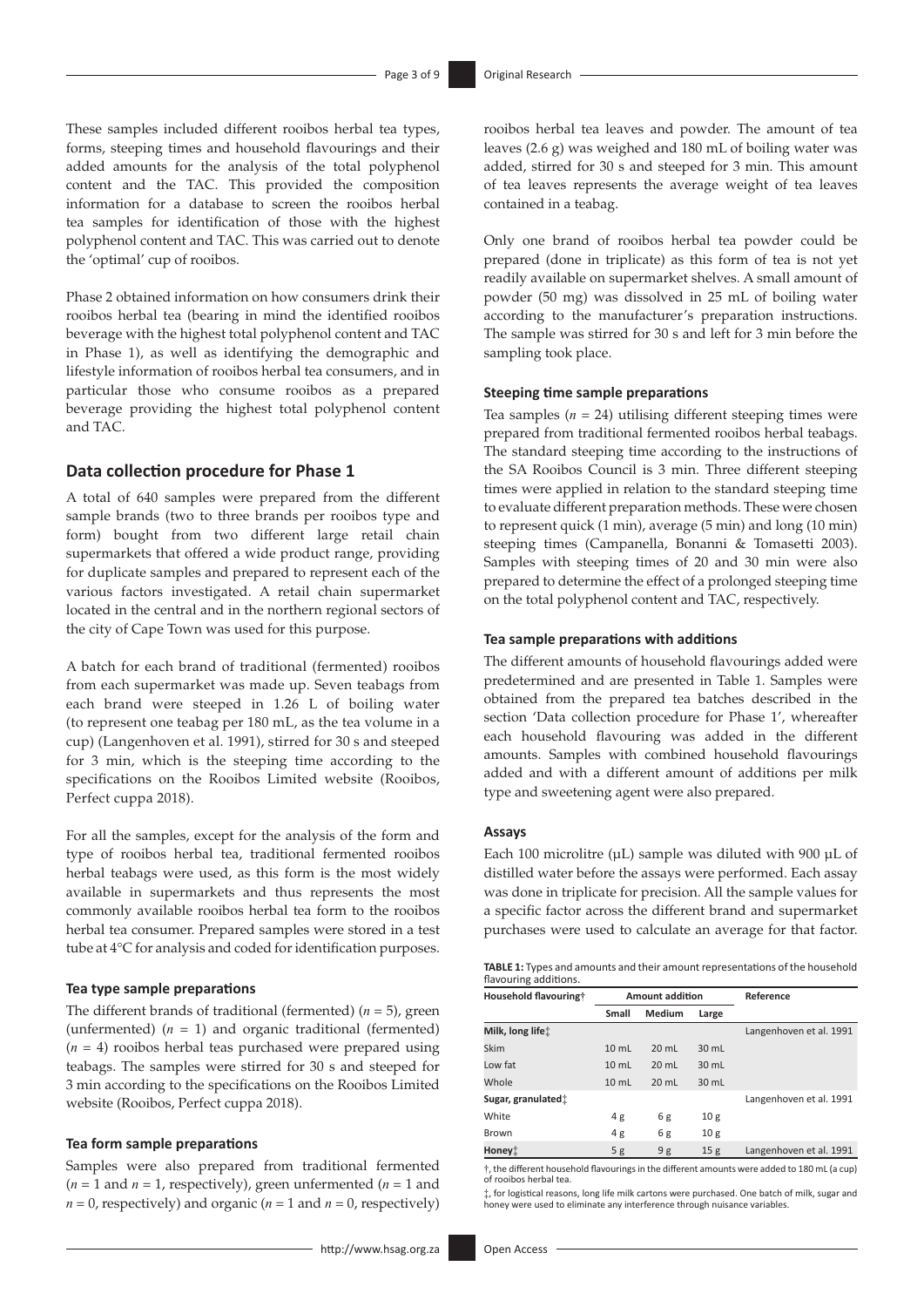The Trolox equivalent antioxidant capacity (TEAC) (Re et al. 1999; Floegel et al. 2011) and ferric-reducing antioxidant power (FRAP) (Guo et al. 2003) assays were performed to test for the TAC of the samples, while the Folin–Ciocalteau method (Singleton & Rossi 1965) was used for determining the total polyphenol content. For all the assays, the concentration (*x*) of the samples was calculated using the equation  $y = mx + c$  of the line on the standard curve where  $m =$  slope,  $c = y$ -intercept and  $y =$  absorbance of sample.

#### **Data analysis**

The SPSS (IBM, Armonk, NY) 22 Statistics Data Editor program was used. One-way analysis of variance (ANOVA) was performed to test for differences between the rooibos herbal tea samples. The dependent variables were the total polyphenol content and the TAC, while the different rooibos types, forms and preparation methods and the added household flavouring types and amounts were the independent variables. Levene's test for equality of variances and the Student–Newman–Keuls test were applied. Levene's test for equality of variances as inferential statistic was used to assess the equality of variances for a variable calculated for two or more groups, and the Student–Newman–Keuls Test was conducted as a post hoc test if a positive ANOVA result (*p* < 0.05) was obtained. The Student–Newman–Keuls test through multiple pairwise comparisons determined where the significant ( $p < 0.05$ ) differences in the sample means transpired. The Kruskal–Wallis one-way ANOVA by ranks was performed to determine whether the rooibos samples, where the sample data did not represent a normal distribution, originated from the same population. A positive ANOVA result ( $p < 0.05$ ) obtained was followed by a post hoc analysis through multiple pairwise sample comparisons to determine where the significance ( $p < 0.05$ ) transpired.

### **Data collection procedure for Phase 2**

#### **Questionnaire as data collection tool**

Section A of the questionnaire included multiple-choice questions related to the respondents' beverage, tea and herbal tea consumption. To determine whether a respondent consumed an optimal cup of rooibos herbal tea, the time of infusion was considered. If the respondent chose a steeping time of 10 min or longer it was considered to be an optimal cup of rooibos herbal tea. This was based on the findings of Phase 1.

Section B of the questionnaire consisted of questions related to respondents' demographics, lifestyle and health, also presented in multiple-choice format. The age category listing started at 25 years of age because of the finding that tea consumers are mostly older persons (Song & Chun 2008). Age was as a result considered an inclusion or exclusion criterion for study participation.

The compiled questionnaire was prescreened for contentrelated evidence of validity by food and food science  $(n = 3)$ as well as biochemical  $(n = 2)$  experts. These experts also considered consumer understanding of the questionnaire

(face-related evidence of validity) in their evaluation of the questions. The questionnaire was pilot tested on approximately 10% (*n* = 38) of the envisaged sample size with the respondents representative of the study sample and further amended based on their conveyed comments.

#### **Recruitment of respondents and sample formation**

A convenient and purposive sample of adult respondents aged 25 years and older who consume rooibos herbal tea and reside in the George area, Western Cape, SA, was recruited through the use of 12 trained recruiters. The distribution of the population by age for the George Municipality from the *Census 2011* (Western Cape) report (Lehola 2012) was used to determine the total number of respondents to be used, as well as the number in each age group, representing the formation of a non-probability quota sample. The sample size was determined by using a margin of error (or precision) of 0.06, a confidence interval of 95% under the normal distribution (i.e. the distribution of when *n* is sufficiently large) and a prior proportion of 0.5.

A minimum sample size of 267 individuals was calculated, but considering the possibility of non-response bias across the age stratus representing the quota sample, the age strata was multiplied by 1.5 to make sure that the required sample size within each stratus was obtained, but having the same ratio representation as the age strata of the population. A total of 344 respondents who met the inclusion criteria were invited to participate, of whom 36 declined, resulting in a response rate of 89.5%. The sample consequently comprised 308 respondents.

#### **Data analysis**

Frequencies of the questionnaire responses and associations (Pearson's chi-squared statistic) between the respondents' consumption of the optimal cup of rooibos herbal tea or not and the respondent profile responses at a significance level of 5% (*p* < 0.05) were used for this data analysis. To account for empty cells and low cell numbers of response options to questions in the questionnaire, some response options were combined to reduce the occurrence of empty cells and low cell counts in the statistical analysis.

### **Ethical considerations**

Ethical approval for Phase 2 of the study was granted by the Cape Peninsula University of Technology (Ref. 12/2013). All the respondents who participated voluntarily in the study were required to sign the consent form. A participant code was allocated to each respondent to facilitate anonymous participation.

# **Results and discussion**

### **Optimal rooibos cup identification providing the highest total polyphenol content and total antioxidant capacity**

The rooibos preparation method across the biochemical parameter analysis providing the highest total polyphenol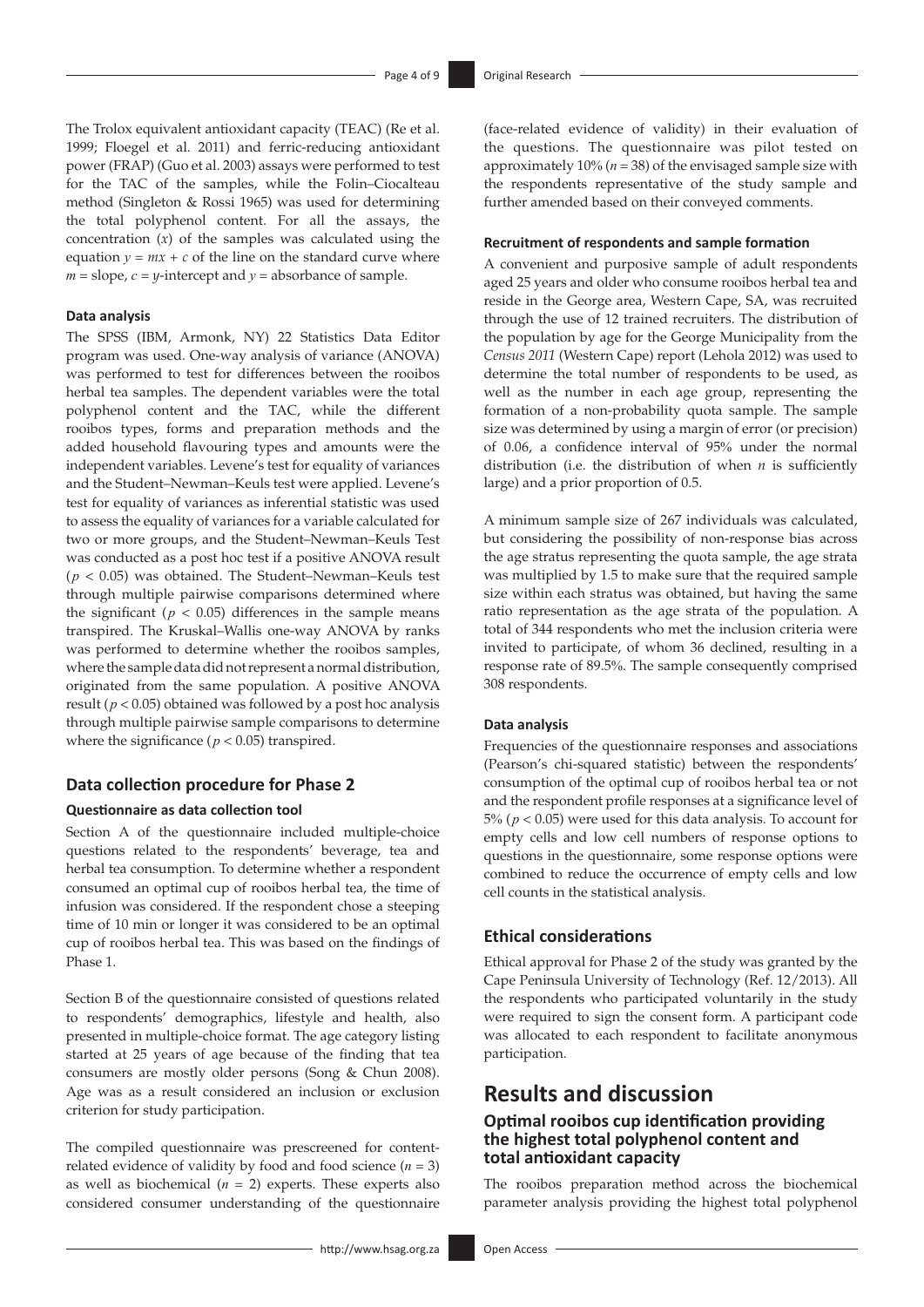content and TAC is presented in Table 2. This included the rooibos types and forms available to the consumer and the different steeping times and added household flavourings that were used. The total polyphenol content of the rooibos sample with honey added in a large amount (signifying the household flavouring types and amounts) was significantly (*p <* 0.05) lower compared to that of the sample prepared with powdered rooibos extract (traditional fermented) (signifying the rooibos form) and the sample steeped for 30 min (signifying the rooibos preparation). The powdered rooibos extract (traditional fermented) had a significantly  $(p < 0.05)$  higher FRAP compared to that of the sample prepared with green unfermented rooibos (signifying the rooibos type) and the sample with the large amount of honey added. The FRAP of the sample prepared with green unfermented rooibos and the sample steeped for 30 min were both significantly ( $p < 0.05$ ) higher than that of the sample with honey added in a large amount. The sample with the large amount of honey added and the iced tea sample (with rooibos extract – traditional fermented) (also signifying the rooibos form) had the highest TAC (measured by the TEAC) with the TAC of these samples also significantly ( $p < 0.05$ ) higher than that of the sample prepared with traditional fermented rooibos (also signifying the rooibos type) and the sample steeped for 30 min.

Because of limited availability and cost implications to the consumer, the rooibos type, as green unfermented rooibos, and the rooibos form, as powdered rooibos extract (traditional fermented) and iced tea (with rooibos extract – traditional fermented), were not considered to conclude an optimal cup. The sample with the addition of honey in a large amount was also not considered because of the possible health implications of the addition of the large amount of fructose contained in honey. Though there is reason to believe that moderate fructose ingestion could be beneficial for health, an excess

|  |  | TABLE 2: Rooibos preparation methods providing the highest total polyphenol content and total antioxidant capacity. |
|--|--|---------------------------------------------------------------------------------------------------------------------|
|--|--|---------------------------------------------------------------------------------------------------------------------|

| Rooibos preparation method                                       |                                                                                 | <b>Biochemical content</b> †                                                     |                                                                                          | Comment                                                                                                                          |  |
|------------------------------------------------------------------|---------------------------------------------------------------------------------|----------------------------------------------------------------------------------|------------------------------------------------------------------------------------------|----------------------------------------------------------------------------------------------------------------------------------|--|
|                                                                  | Total polyphenols:<br>(mg/L)                                                    | <b>FRAPS</b><br>$(\mu mol/L)$                                                    | <b>TEAC</b><br>$(\mu mol/L)$                                                             |                                                                                                                                  |  |
| Rooibos typett                                                   |                                                                                 |                                                                                  |                                                                                          |                                                                                                                                  |  |
| Green, unfermented (1)                                           | 457.7 ± 40.9 ::                                                                 | $3219 \pm 82$ §§                                                                 |                                                                                          | Limited consumer availability                                                                                                    |  |
| Traditional, fermented (2)                                       |                                                                                 |                                                                                  | 1140 ± 143 tt                                                                            |                                                                                                                                  |  |
| Rooibos form¶                                                    |                                                                                 |                                                                                  |                                                                                          |                                                                                                                                  |  |
| Powdered extract<br>(traditional/fermented) (3)                  | $604.6 \pm 39.011$                                                              | 4004 ± 395 tt                                                                    |                                                                                          | Limited consumer availability                                                                                                    |  |
| Iced tea (with rooibos extract - -<br>traditional/fermented) (4) |                                                                                 |                                                                                  | $1701 \pm 565$ ii                                                                        | More costly to the consumer, although<br>convenient                                                                              |  |
| Rooibos preparation (brewing time)*                              |                                                                                 |                                                                                  |                                                                                          |                                                                                                                                  |  |
| 30 min (5)                                                       | 543.2 ± 125.7§§                                                                 | $3107 \pm 731$ § §                                                               | $1212 \pm 270$ § §                                                                       |                                                                                                                                  |  |
| Household flavouring types and amounts**                         |                                                                                 |                                                                                  |                                                                                          |                                                                                                                                  |  |
| Honey (6)                                                        | $413.0 \pm 72.7$ \$\$<br>(large amount addition as 15 g)                        | 2489 ± 437 ::<br>(small amount addition as 5 g)                                  | $1868 \pm 17288$<br>(small amount addition as 5 g)                                       | Health implications of use of a large<br>amount of honey (fructose) questionable                                                 |  |
| Whole milk                                                       | $519.1 \pm 82.7$<br>(large amount addition as 30 mL)                            | 2100 ± 453 tt<br>(large amount addition as 30 mL)                                |                                                                                          | High polyphenol content probably because<br>of interference with the absorbance of the<br>assay by some of the milk constituents |  |
| Skim milk                                                        |                                                                                 |                                                                                  | $3025 \pm 32511$<br>(large amount addition as 30 mL)                                     |                                                                                                                                  |  |
| 30 mL whole milk and 15 g<br>honey                               | $545.1 \pm 65.7$<br>(large amount additions as 30 mL<br>and 15 g, respectively) |                                                                                  |                                                                                          | High polyphenol content probably because<br>of interference with the absorbance of the<br>assay by some of the milk constituents |  |
| 30 mL whole milk and 10 g<br>brown sugar                         |                                                                                 | $2310 \pm 609$ ii<br>(large amount additions as 30 mL<br>and 10 g, respectively) |                                                                                          | High polyphenol content probably because<br>of interference with the absorbance of the<br>assay by some of the milk constituents |  |
| 30 mL skim milk and 5 g honey -                                  |                                                                                 |                                                                                  | $3773 \pm 14688$<br>(large and small amount additions<br>as 30 mL and 5 g, respectively) |                                                                                                                                  |  |
| <b>Significant difference</b>                                    | $(6)-(3)(5)$ ***                                                                | $(3)-(1)$ ***                                                                    | $(2)-(4)(6)$ ****                                                                        |                                                                                                                                  |  |
|                                                                  |                                                                                 | $(6)-(1)(3)(5)$ ***                                                              | $(5)-(4)(6)$ ****                                                                        |                                                                                                                                  |  |

†, biochemical content values: Mean ± standard deviation.

‡, total polyphenol content presented as milligram (mg) per litre (L).

§, FRAP: Ferric-reducing antioxidant power assay presented as micromole (µmol) per L.

¶, TEAC: Trolox equivalent antioxidant capacity assay presented as µmol per L.

††, rooibos types included traditional (fermented), green (unfermented), organic traditional (fermented).

‡‡, highest in preparation method grouping.

§§, significantly highest in preparation method grouping.

¶¶, rooibos forms included traditional fermented rooibos leaves, green unfermented rooibos leaves, organic rooibos tea leaves, rooibos powder, ready-to-drink unflavoured iced teas with traditional fermented rooibos.

\*, steeping times include a quick steeping time (1 min), an average (5 min) and a long (10 min) steeping time (Campanella et al. 2003). Steeping times of 20 and 30 min were also tested to determine the effect of prolonged steeping.

\*\*, the rooibos samples representing the type of milk added and the combined household flavourings were not included in the statistics analysis carried out because of the interference with the polyphenol content analysis of the former (F. Rautenbach, pers. Commun., 10 March 2016).

\*\*\*, overall significant (*p* < 0.05) difference in the Levene's test for equality of variances of the samples with the significant (*p* < 0.05) differences transpiring in the pairwise multiple comparisons of the Student–Newman–Keuls test indicated as a rooibos sample providing a high total polyphenol and total antioxidant capacity (number presented in brackets [e.g. green, unfermented as 1]<br>significantly different (-) to an

\*\*\*\*, overall significant (*p* < 0.05) difference in the Kruskal–Wallis Test one-way analysis of variance by ranks of the samples with the significant (*p* < 0.05) contrasts transpiring on the post hoc pairwise multiple comparisons indicated as a rooibos sample providing a high total polyphenol content and total antioxidant capacity (number presented in brackets [e.g. green, unfermented as 1] significantly different (-) to another rooibos sample providing a high total polyphenol content and TAC with each sample presented as a number in brackets [e.g. traditional, fermented as 2]).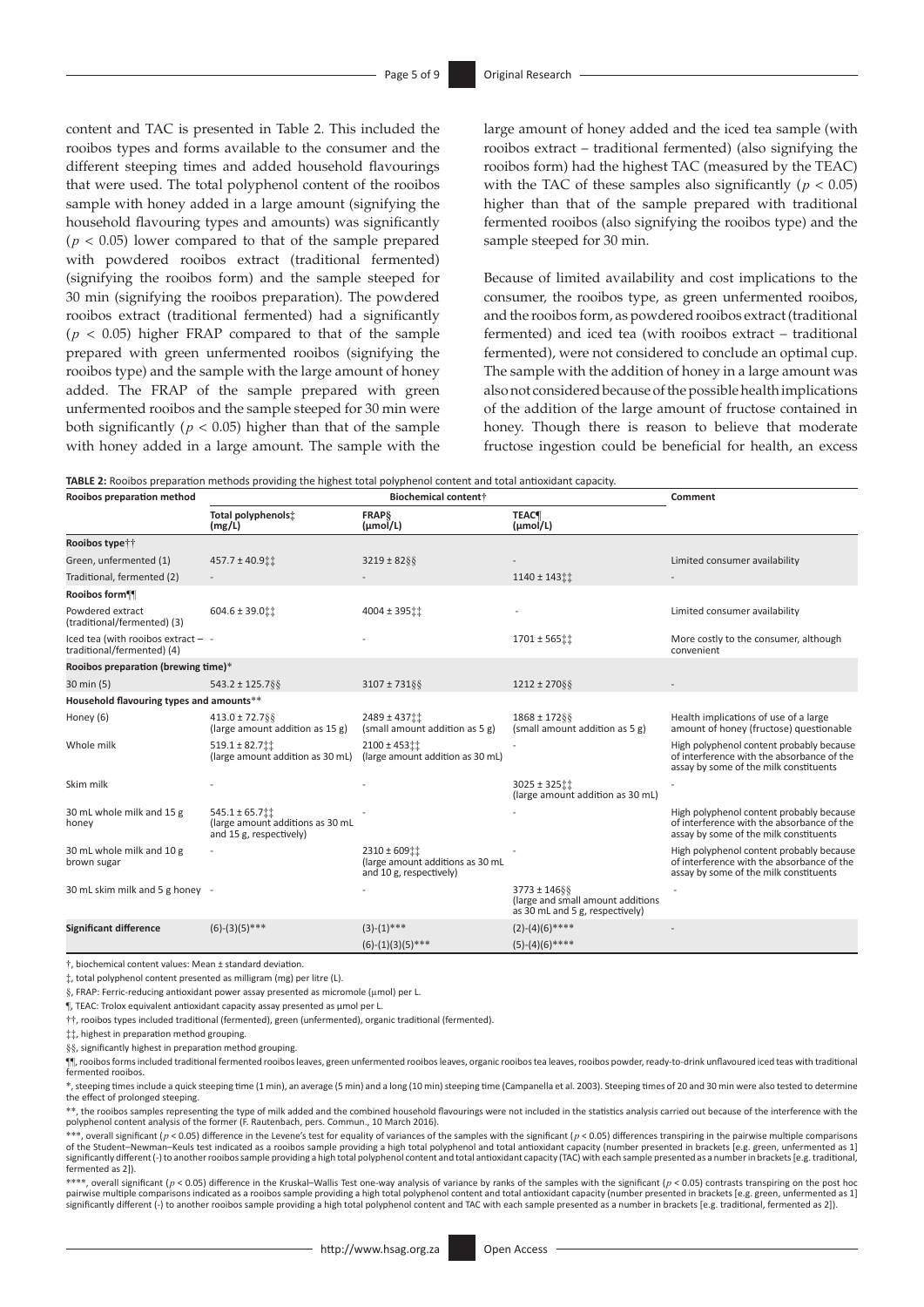intake would be a risk (Livesey 2009). Kretowicz et al. (2011) reported that fructose consumed in excessive amounts might contribute to diabetes and cardiorenal disease as well as obesity and contribute to the development of fatty liver disease (Abdelmalek et al. 2010). Striving for the consumption of at least the four (Yang & Hong 2013) to six (Popkin et al. 2006; Marnewick et al. 2011) cups of tea or rooibos per day that is advised to obtain the health benefits of tea, with a large amount of honey added to each cup, may in view of these health risks be ill-advised.

Permitting for the household preparation of rooibos and taking cognisance of the consumer availability and cost implications of the rooibos type and form, the traditional fermented rooibos in bag form steeped for 30 min was considered as the preparation method that provided for the highest total polyphenol content and TAC. Sharpe et al. (2016) stated that steeping time significantly affects the tea antioxidant capacity. Yet, as the biochemical parameters of the samples steeped for 10, 20 and 30 min did not differ significantly ( $p > 0.05$ ), traditional fermented rooibos in bag form steeped for 10 min or longer was considered to be the optimal rooibos consumption representation to provide for the highest total polyphenol content and TAC. Ryan and Petit (2010) indicated that the antioxidant potential of black tea increased gradually according to the infusion time, with a maximum value obtained with a 10 min steeping time, while Cheong et al. (2005) confirmed that a 10 min steeping time was sufficient for contributing to flavonoid intake.

### **Phase 2: Respondent profile and tea drinking behaviour**

The sample had a high representation of female (68.2%) and white (70.1%) respondents. The sample furthermore had a near equal representation of respondents aged 25 to 39 years (young adults) (47.4%) and those aged 40 years and older (52.6%) (see Table 3), which represented the envisaged sample age distribution coverage.

Most (62.3%) of the respondents indicated that they consumed food and beverages popular with and consumed by most adults of the same age and not food and beverages considered healthier choices, were non-smokers (73.4%), had a perceived optimal or normal body weight or considered themselves underweight (60.1% as 56.8% and 3.2%, respectively) and did not use or seldom used dietary supplements (35.1%, respectively), while slightly more respondents indicated they were physically active (51.3%) rather than not (see Table 3). In other studies performed, tea consumption was associated with a healthier lifestyle, with tea intake higher in lean, educated persons who smoked less and also consumed a relatively healthy diet (Geleijnse et al. 2002; Hakim et al. 2003) and occasionally those of higher social class (Geleijnse et al. 2002). The majority of the respondents furthermore indicated that they were not diagnosed with CVD (92.2%), diabetes mellitus type 2 (94.8%), inflammatory conditions (e.g. arthritis) (85.1%) or cancer (skin, lung, breast, liver or prostate) (97.7%)

and most indicated that they did not have a family history of these diseases (63.6%, 69.2%, 66.9% and 59.4%, respectively).

Slightly less than a third of the respondents indicated that they consumed rooibos seldom or weekly (31.2% and 31.5%, respectively), while only a quarter (25.3%) of the respondents indicated a consumption frequency of more than one cup per day (see Table 3). This was a rather disappointing finding, as the respondent group comprised individuals who consumed rooibos herbal tea. Marnewick et al. (2011) reported a consumption of six cups of rooibos daily to reduce the risk for CVD in adults and Joubert and de Beer (2012) advised six cups of rooibos herbal tea as a minimum daily consumption to have a beneficial health effect.

Furthermore, two to three cups of tea or herbal tea per day were indicated by almost a third (32.1%) of the respondent sample as their daily consumption frequency of tea and herbal tea, while a very small number of the respondents indicated a consumption frequency of four to six cups and more than six cups per day (17% and 6%, respectively). This was a further disappointing finding. Popkin et al. (2006) advised the consumption of five to six cups and Yang and Hong (2013) four to six cups of tea on a daily basis to be beneficial for human health.

The majority of the respondents usually used rooibos in the form of teabags (92.9%). Although the majority (88%) of the respondents indicated that they steeped their teabag in a cup or mug, and only 11.4% of the respondents indicated that they usually prepared their teabags steeped in a teapot; this delivered a significant ( $p < 0.05$ ) difference in the preparation method of those consuming an optimal cup of rooibos and those who did not (see Table 3). It was these latter respondents who were inclined to consume an optimal cup of rooibos. This was the only significant difference to be identified between those respondents consuming an optimal cup of rooibos and those who did not across the respondent demographic, lifestyle and health characteristics, as well as their rooibos consumption and preparation traits (see Table 3). Just over a quarter (26.9%) of the respondents indicated that they consumed their rooibos at weak to medium strength (steeped between 1 and 5 min), while a quarter (25%) indicated that they consumed it at medium strength (steeped for 5 min). Less than a fifth (15.9%) of the respondents indicated that they usually consumed rooibos that had been steeped for 10 min (7.5% or 23 respondents) or longer than 10 min (8.4% or 26 respondents). A mere 15.9% of the respondents hence consumed an optimal cup of rooibos, based on a steeping time of 10 min or longer, which was set as the criteria to group the respondents into those consuming an optimal cup of rooibos  $(n = 49)$  and those who did not  $(n = 259)$  (see Table 3).

More than half (59.7%) of the respondents indicated that they consumed rooibos warm or still heated, while about a third (34.7%) indicated that they consumed it hot or near boiling. Asweetening agent together with milk was indicated by more than half (59.7%) of the respondents as their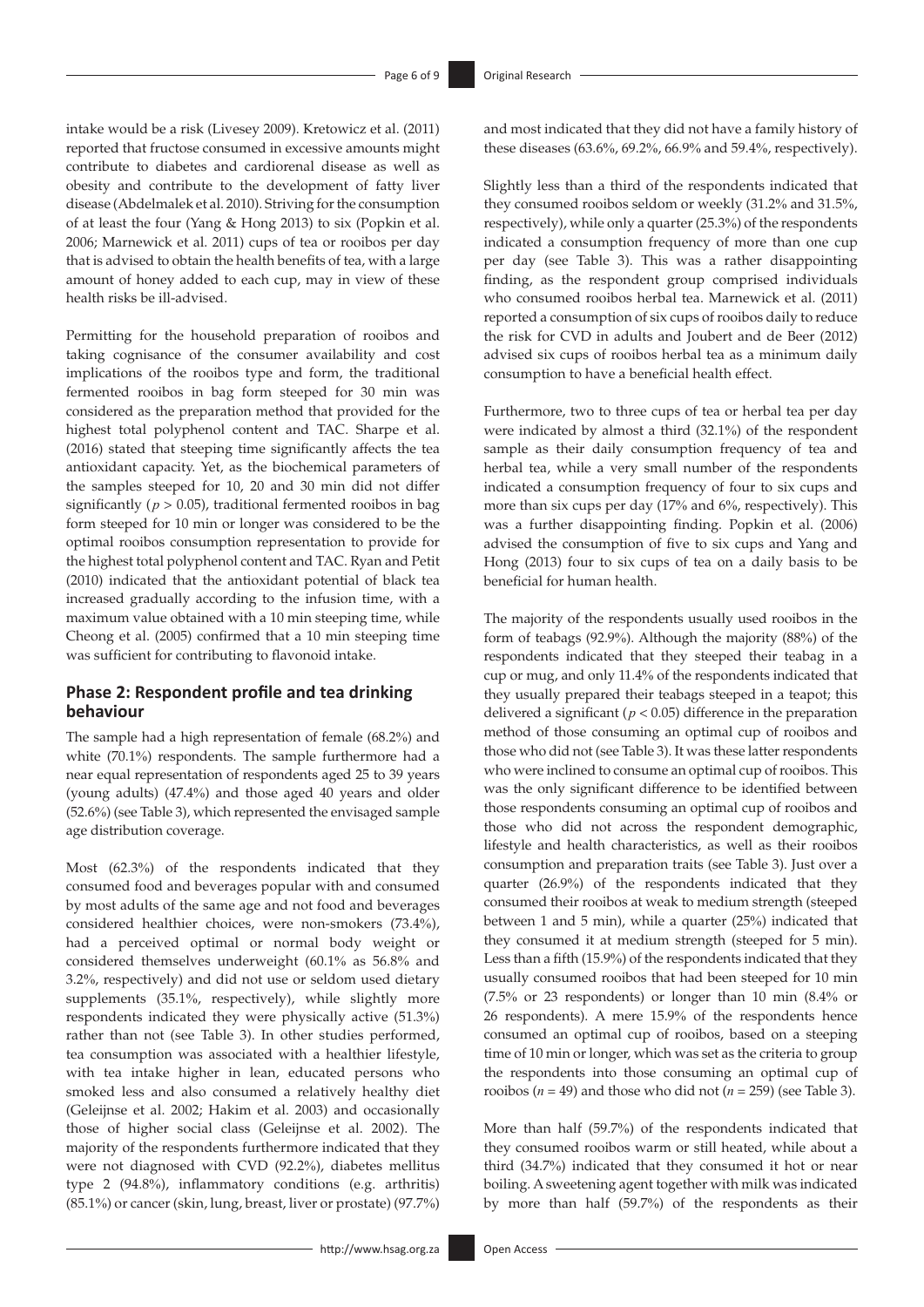#### **TABLE 3:** Respondent profile and rooibos herbal tea drinking behaviour.

| Variable<br>Characteristics                     |                                                                                  | <b>Total respondent</b><br>sample $(n = 308)$ |      | <b>Respondents consuming optimal</b><br>cup of rooibos herbal tea† |                   |                  |                      | Significance<br>$(p < 0.05)$ <sup>*</sup> |
|-------------------------------------------------|----------------------------------------------------------------------------------|-----------------------------------------------|------|--------------------------------------------------------------------|-------------------|------------------|----------------------|-------------------------------------------|
|                                                 |                                                                                  | Frequency<br>Percentage                       |      | Yes $(n = 49)$                                                     |                   | No $(n = 259)$   |                      |                                           |
|                                                 |                                                                                  | (n)                                           | (%)  | Frequency<br>(n)                                                   | Percentage<br>(%) | Frequency<br>(n) | Percentage<br>$(\%)$ |                                           |
| Respondent demographic characteristics          |                                                                                  |                                               |      |                                                                    |                   |                  |                      |                                           |
| Gender                                          | Males                                                                            | 98                                            | 31.8 | 17                                                                 | 34.7              | 81               | 31.3                 | 0.620                                     |
|                                                 | Females                                                                          | 210                                           | 68.2 | 32                                                                 | 65.3              | 178              | 68.7                 |                                           |
| Age group¶                                      | Young adults                                                                     | 146                                           | 47.4 | 24                                                                 | 49.0              | 122              | 47.1                 | 0.735                                     |
|                                                 | Middle aged adults                                                               | 126                                           | 40.9 | 18                                                                 | 36.7              | 108              | 41.7                 |                                           |
|                                                 | Older adults                                                                     | 36                                            | 11.7 | $\overline{7}$                                                     | 14.3              | 29               | 11.2                 |                                           |
| Population group                                | Black/Indian or Coloured††                                                       | 92                                            | 29.9 | 15                                                                 | 30.6              | 77               | 29.7                 | 0.901                                     |
|                                                 | White                                                                            | 216                                           | 70.1 | 34                                                                 | 69.4              | 182              | 70.3                 |                                           |
| Respondent lifestyle and health characteristics |                                                                                  |                                               |      |                                                                    |                   |                  |                      |                                           |
| Perceived food and<br>beverage intake           | Consumed foods/beverages popular with and<br>consumed by most adults of same age | 192                                           | 62.3 | 34                                                                 | 69.4              | 158              | 61.0                 | $0.334$ §                                 |
|                                                 | Consumed foods/beverages considered<br>healthier choices                         | 116                                           | 37.7 | 15                                                                 | 30.6              | 101              | 39.0                 |                                           |
| Physically active                               | Yesit                                                                            | 158                                           | 51.3 | 23                                                                 | 46.9              | 135              | 52.1                 | $0.535$ §                                 |
|                                                 | <b>No</b>                                                                        | 150                                           | 48.7 | 26                                                                 | 53.1              | 124              | 47.9                 |                                           |
| Dietary supplement $\S$ suse                    | Never                                                                            | 108                                           | 35.1 | 19                                                                 | 38.8              | 89               | 34.3                 | 0.388                                     |
|                                                 | Seldom                                                                           | 108                                           | 35.1 | 13                                                                 | 26.5              | 95               | 36.7                 |                                           |
|                                                 | Irregular (when remembered, fairly regularly),<br>regularly††                    | 92                                            | 29.9 | 17                                                                 | 34.7              | 75               | 29.0                 |                                           |
| Smoking status <sup>qq</sup>                    | Non-smoker                                                                       | 226                                           | 73.4 | 35                                                                 | 71.4              | 191              | 73.7                 | $0.727$ §                                 |
|                                                 | Current smoker/former smoker††                                                   | 82                                            | 26.6 | 14                                                                 | 28.6              | 68               | 26.3                 |                                           |
| Perceived body                                  |                                                                                  |                                               |      |                                                                    |                   |                  |                      |                                           |
| weight status                                   | Underweight/optimal/normal body weight††                                         | 185                                           | 60.1 | 28                                                                 | 57.1              | 157              | 60.6                 | 0.649                                     |
|                                                 | Slightly overweight/overweight/obesett                                           | 123                                           | 39.9 | 21                                                                 | 42.9              | 102              | 39.4                 |                                           |
| Respondent rooibos consumption and preparation  |                                                                                  |                                               |      |                                                                    |                   |                  |                      |                                           |
| Consumption frequency                           | Seldom (almost never, 1-3 cups per month)††                                      | 96                                            | 31.2 | 16                                                                 | 32.7              | 80               | 30.9                 | 0.968                                     |
|                                                 | Weekly (1-6 cups per week)††                                                     | 97                                            | 31.5 | 16                                                                 | 32.7              | 81               | 31.3                 |                                           |
|                                                 | One cup per day                                                                  | 37                                            | 12.0 | 6                                                                  | 12.2              | 31               | 12.0                 |                                           |
|                                                 | More than one cup per day††                                                      | 78                                            | 25.3 | 11                                                                 | 22.4              | 67               | 25.9                 |                                           |
| Form usually                                    | Tea bags                                                                         | 286                                           | 92.9 | 45                                                                 | 91.8              | 241              | 93.0                 | 0.762                                     |
| consumed                                        | Loose tea leaves/iced tea (ready-to-drink,<br>powder form)††                     | 22                                            | 7.1  | 4                                                                  | 8.2               | 18               | 6.9                  |                                           |
| Usual preparation<br>method†††                  | Tea bag steeped in cup or mug                                                    | 271                                           | 88.0 | 35                                                                 | 74.5              | 236              | 91.1                 | 0.001                                     |
|                                                 | Tea bags steeped in teapot                                                       | 35                                            | 11.4 | 12                                                                 | 25.5              | 23               | 8.9                  |                                           |
| Temperature at which<br>usually consumed        | Hot/near boiling                                                                 | 107                                           | 34.7 | 19                                                                 | 38.8              | 88               | 34.0                 | 0.485                                     |
|                                                 | Warm/still heated                                                                | 184                                           | 59.7 | 26                                                                 | 53.1              | 158              | 61.0                 |                                           |
|                                                 | Cooled/near cold                                                                 | 17                                            | 5.5  | $\overline{4}$                                                     | 8.2               | 13               | 5.0                  |                                           |
| Flavouring usually added                        | Do not add flavouring(s) / lemon juice only††                                    | 52                                            | 16.9 | 13                                                                 | 26.5              | 39               | 15.1                 | 0.228                                     |
|                                                 | Sweetening agent only                                                            | 59                                            | 19.2 | 9                                                                  | 18.4              | 50               | 19.3                 |                                           |
|                                                 | Milk only                                                                        | 13                                            | 4.2  | $\mathbf{1}$                                                       | 2.0               | 12               | 4.6                  |                                           |
|                                                 | Sweetening agent and milk                                                        | 184                                           | 59.7 | 26                                                                 | 53.1              | 158              | 61.0                 |                                           |

†, usually consumed rooibos strength (represented by steeping time) used as criteria to group the respondents into those consuming an optimal cup of rooibos (*n* = 49) and those who do not (*n* = 259). ‡, Pearson's chi-square.

§, Fisher's exact test (done for 2 × 2 tables).

¶, young adults as the age group 25 to 39 years; middle aged adults as the age group 40 to 64 years; and older adults as the age group 65 years and older (Hamarat et al. 2001).

††, response options grouped together because of low cell counts.

‡‡, regular moderate exercise (e.g. walking or cycling) or strenuous exercise (jogging, football and vigorous swimming) for 4 h or more per week (Yusuf et al. 2004).

§§, a vitamin, mineral, herbal, plant extract, amino acid, metabolite, constitute or extract or a combination of any of these substances (Marriot, 2000).

¶¶, non-smoker have never smoked; current smoker smoked in the last 12 months or quit in the past year and former smoker quit smoking more than a year ago (Yusuf et al. 2004).

†††, tea leaves as response option omitted because of low respondent usage (*n* = 2).

additions to rooibos, while only a fifth (19.2%) of the respondents indicated that they only added a sweetening agent and only 13 respondents (4.2%) that they only added milk (see Table 3). Just more than a fifth (23.7%) of the respondents indicated that they usually added white sugar and whole milk, which was followed by about a tenth (11.4%) of the respondents who indicated that they usually added white sugar and low fat milk.

# **Limitations**

The interference of the non-phenolic components present in milk in the assays resulted in a false total polyphenol content, hence not providing an accurate value for the samples with milk added as flavouring. The market unavailability of some of the types and forms of rooibos does not make the biochemical parameter findings related to these samples of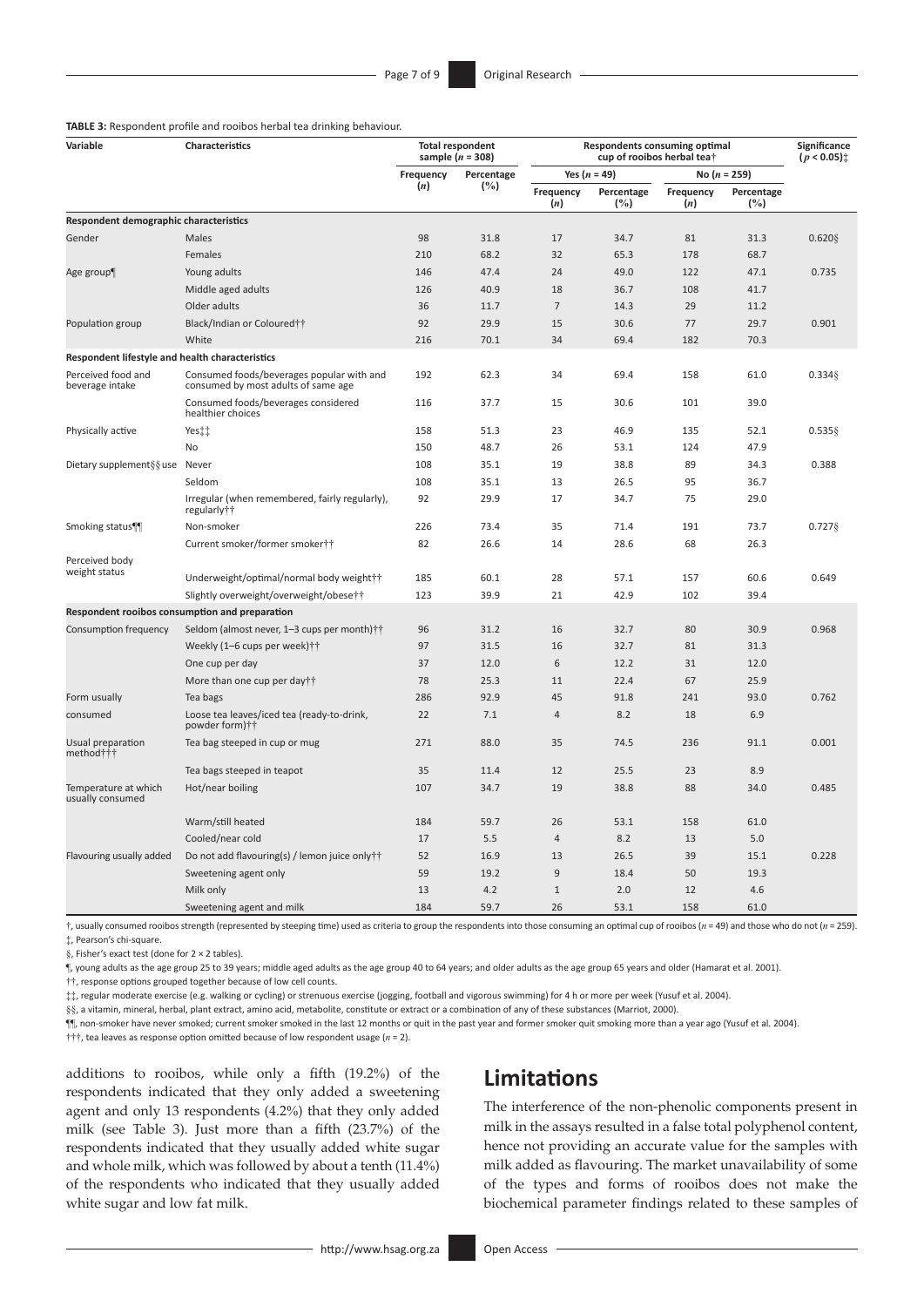pertinent value to the consumer. As the respondent selection for the quota sample was non-random, sample bias is an almost certain limitation of Phase 2 of the study. The sample would also have been more representative if more individuals from the non-white population groups completed the questionnaire. The few research studies completed that have a likeness to that of Phase 1 (Catterall et al. 2003; Cheong et al. 2005; Leenen et al. 2000; Peterson et al. 2004; Phillips et al. 2009; Toydemir et al. 2015) and those similar to Phase 2 (De Godoy et al. 2013; Geleijnse et al. 1999; Hakim et al. 2003) of this study have mostly been conducted on other types of tea and in other countries. This restricted the discussion of the results of this study.

# **Recommendations**

By addressing the daily amount of rooibos consumed and applying a longer steeping time, the consumption of rooibos herbal tea can make a valuable contribution to the daily dietary TAC. Van Graan et al. (2013) described the importance of consuming lots of clean, safe water as part of the South African food-based dietary guidelines. The general recommendation for total daily water intake is between 2 L and 3.7 L for adult women and men. Water is an important liquid nutrient as it is involved in important functions of the body and it is also the key dietary source of fluoride. The dietary sources of fluid include drinking water and other beverages and foods that contain water (Van Graan et al. 2013). The intake of tea can make an important contribution to the water or fluid intake, as well as fluoride intake, of an individual and should be encouraged. Rooibos herbal tea as a beverage is mostly made up of water and additionally provides protective effects against disease occurrence, in particular those associated with oxidative stress (Baba et al. 2009), which is ascribed to the phenolic constituents it contains (Van Heerden et al. 2003). The rooibos industry should strive to increase the consumption of rooibos by its consumers and inform them that a longer steeping time provides for a more optimal cup in terms of the total polyphenol content and the TAC.

# **Conclusions**

The different rooibos types, forms and preparation methods in particular had an influence on the total polyphenol content and TAC of rooibos consumed as a beverage. The rooibos sample steeped for 10 min or longer was identified as the optimal cup of rooibos. A mere 15.9% of respondents consumed an optimal cup of rooibos. There was no significant difference between the respondents consuming an optimal cup of rooibos and those who did not, where their demographic and lifestyle characteristics were concerned. The only significant difference found was related to the preparation method of rooibos. Although the respondents generally steeped their teabag in a cup or mug, more of those respondents who steeped it in a teapot consumed the optimal cup considering the steeping time of 10 min and longer. This finding should be considered in relation to the finding that these respondents as rooibos consumers also did not consume

it in an amount (as a minimum of 4 to 6 cups per day) that would fully provide for obtaining its health benefits, while a very small number of the respondents indicated a consumption frequency of four to six cups and more than six cups of tea or herbal tea per day. Rooibos herbal tea was hence not consumed enough by the respondents, as only a few indicated that they consumed four or more cups per day. Concerning the demographic and lifestyle characteristics of these rooibos herbal tea consumers, it can be concluded that they can generally be assumed to be healthy and practising healthy lifestyle behaviours.

# **Acknowledgements**

The authors hereby thank the University Research Funding (RH67) from the Cape Peninsula University of Technology for the financial input for Phase 1 of the study. They also thank the respondents and recruiters for partaking in the study. Prof. Dirk van Schalkwyk and Dr Corrie Uys (Cape Peninsula University of Technology) are acknowledged for the statistical analysis undertaken for Phase 2 of the study.

### **Competing interests**

The authors declare that they have no financial or personal relationships that may have inappropriately influenced them in writing this manuscript.

## **Authors' contributions**

This article is based on research conducted by H.P. under the supervision of I.V. and co-supervision of J.L.M., while F.R. assisted with the laboratory analysis and statistical analysis of Phase 1.

# **References**

- Abdelmalek, M.F., Suzuki, A., Guy, C., Unalp-Arida, A., Colvin, R., Johnson, R.J., et al., 2010, 'Increased fructose consumption is associated with fibrosis severity in patients with nonalcoholic fatty liver disease', *Hepatology* 56(6), 1961–1971. <https://doi.org/10.1002/hep.23535>
- Baba, H., Ohtsuka, Y., Haruna, H., Lee, T., Nagata, S., Maeda, M. et al., 2009, 'Studies of anti-inflammatory effect of rooibos tea in rats', *Pediatrics International* 51, 700–704.<https://doi.org/10.1111/j.1442-200X.2009.02835.x>
- Bramati, L., Aquilano, F. & Pietta, P., 2003, 'Unfermented rooibos tea: Quantitative characterization of flavonoids by HPLC-UV and determination of the total antioxidant activity', Journal of Agricultural and Food Chemistr
- Campanella, L., Bonanni, A. & Tomasetti, M., 2003, 'Determination of the antioxidant capacity of samples of different types of tea, or of beverages based on tea or other herbal products, using a superoxide dismutase biosensor', *Journal of Pharmaceutical and Biomedical Analysis* 32, 725–736. [https://doi.org/10.1016/](https://doi.org/10.1016/S0731-7085(03)00180-8) [S0731-7085\(03\)00180-8](https://doi.org/10.1016/S0731-7085(03)00180-8)
- Catterall, F., Kassimi, A.I., Cliffort, M.N. & Ioannides, C., 2003, 'Influence of milk on the antimutagenic potential of green and black teas', *Anticancer Research* 23(5A), 3863–3867.
- Cheong, W.J., Park, M.H., Kang, G.W., Ko, J.H. & Seo, Y.J., 2005, 'Determination of catechin compounds in Korean green tea infusions under various extraction conditions by high performance liquid chromatography', Bulletin
- De Godoy, R.C.B., Deliza, R., Gheno, L.B., Licodiedoff, S., Frizon, C.N.T., Ribani, R.H.<br>et al., 2013, 'Consumer perceptions, attitudes and acceptance of new and<br>traditional mate tea products', Food Research International
- Floegel, A., Kim, D., Chung, S., Koo, S.I. & Chun, O.K., 2011, 'Comparison of ABTS/DPPH assays to measure antioxidant capacity in popular antioxidant-rich US foods',<br>*Journal of Food Composition and Analysis* 24(7), 1043–1048. [https://doi.org/](https://doi.org/10.1016/j.jfca.2011.01.008)<br>[10.1016/j.jfca.2011.01.008](https://doi.org/10.1016/j.jfca.2011.01.008)
- Geleijnse, J.M., Launer, L.J., Hofman, A. & Pols, H.A.P., 1999, 'Tea flavonoids may<br>protect against atherosclerosis The Rotterdam study', Archives of International<br>Medicine 159, 2170–2174. https://doi.org/10.1001/archint